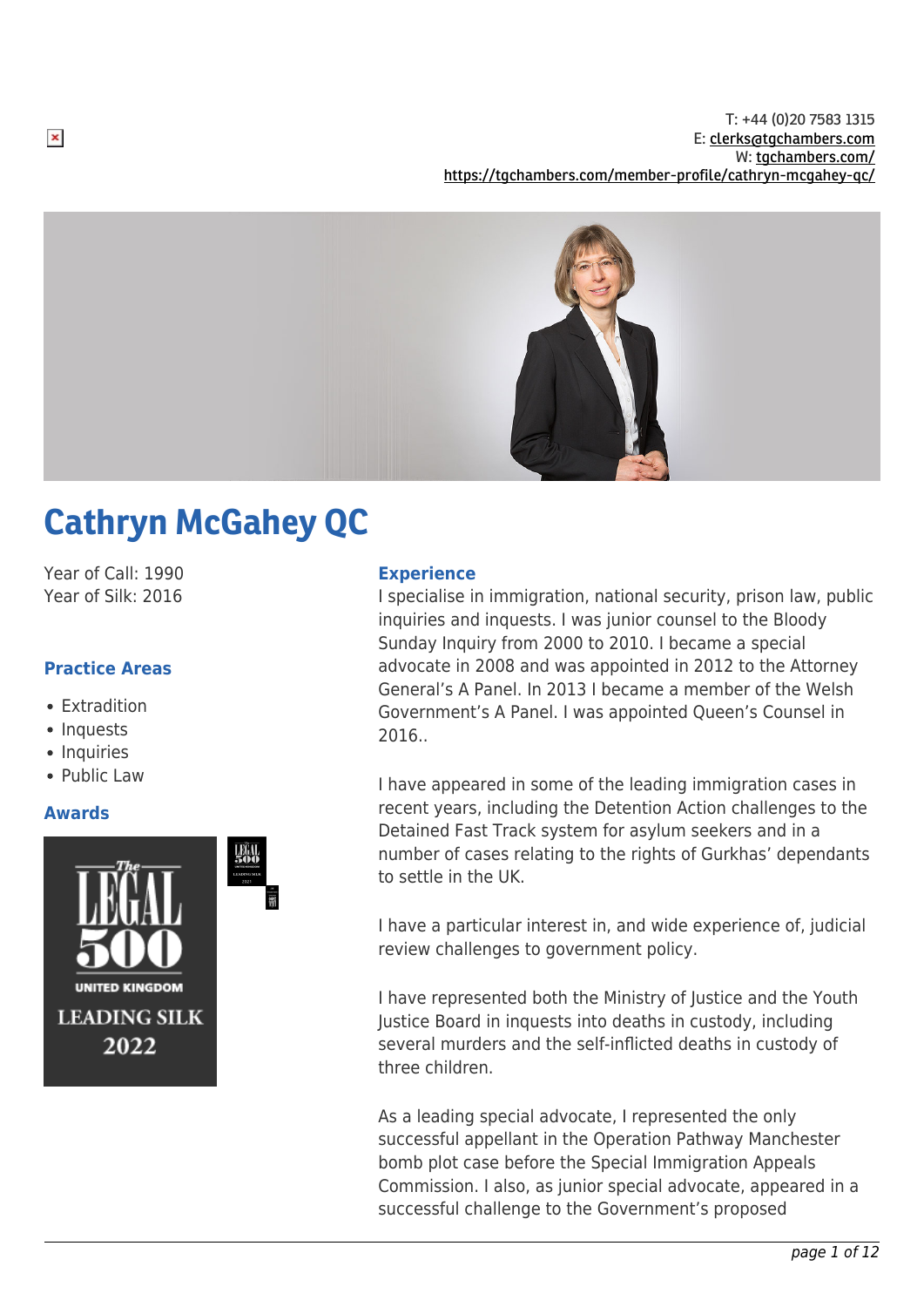Deportation With Assurances of an Ethiopian national.

I represented the Secretary of State in a challenge by three individuals, alleged to be leading members of the proscribed organisation Al-Muhajiroun, against the decision to impose TPIM notices on them. The Secretary of State's decision was upheld.

I have extensive inquiry experience. As well as being junior counsel to the Bloody Sunday Inquiry for ten years, I represented "whistleblowing" soldiers in the Al Sweady Inquiry and was co-counsel to the Independent Jersey Care Inquiry, which investigated physical and sexual abuse of children in the care of the States of Jersey. In 2016 I acted as counsel to the Bulk Powers Review conducted by David Anderson QC, the Independent Reviewer of Terrorism Legislation. I am currently leading counsel for the Department for Education in the Independent Inquiry into Child Sexual Abuse, and leading counsel for the Home Office in the Grenfell Tower Inquiry.

# **Directories**

**Listed in Chambers and Partners** for inquests and public inquiries.

…She is developing a particular specialism in cases concerning child protection.

**Strengths**: "She has an extraordinary capacity to get on top of the details in a short amount of time." "She is a very impressive advocate and also a very decent person." "She is effective and extremely hard-working." Chambers & Partners 2018

"Routinely instructed as counsel to large public inquiries, she also demonstrates great aptitude when appearing on behalf of participants. She is a skilled representative of state agents in inquests, and has a particular focus on proceedings involving deaths in custody."

**Strengths**: "She is exceptionally bright and an excellent advocate." "A really nice manner when conducting proceedings, which is ideal for harrowing inquiries." "She is a master at acting for an inquiry and managing a large case." "Extremely deft witness-handling, she is very astute,

strategically minded and calm in court." Chambers & Partners 2017

**Listed in the Legal 500** 2017 as a 2016 silk in the fields of immigration, civil liberties and human rights and inquests and inquiries.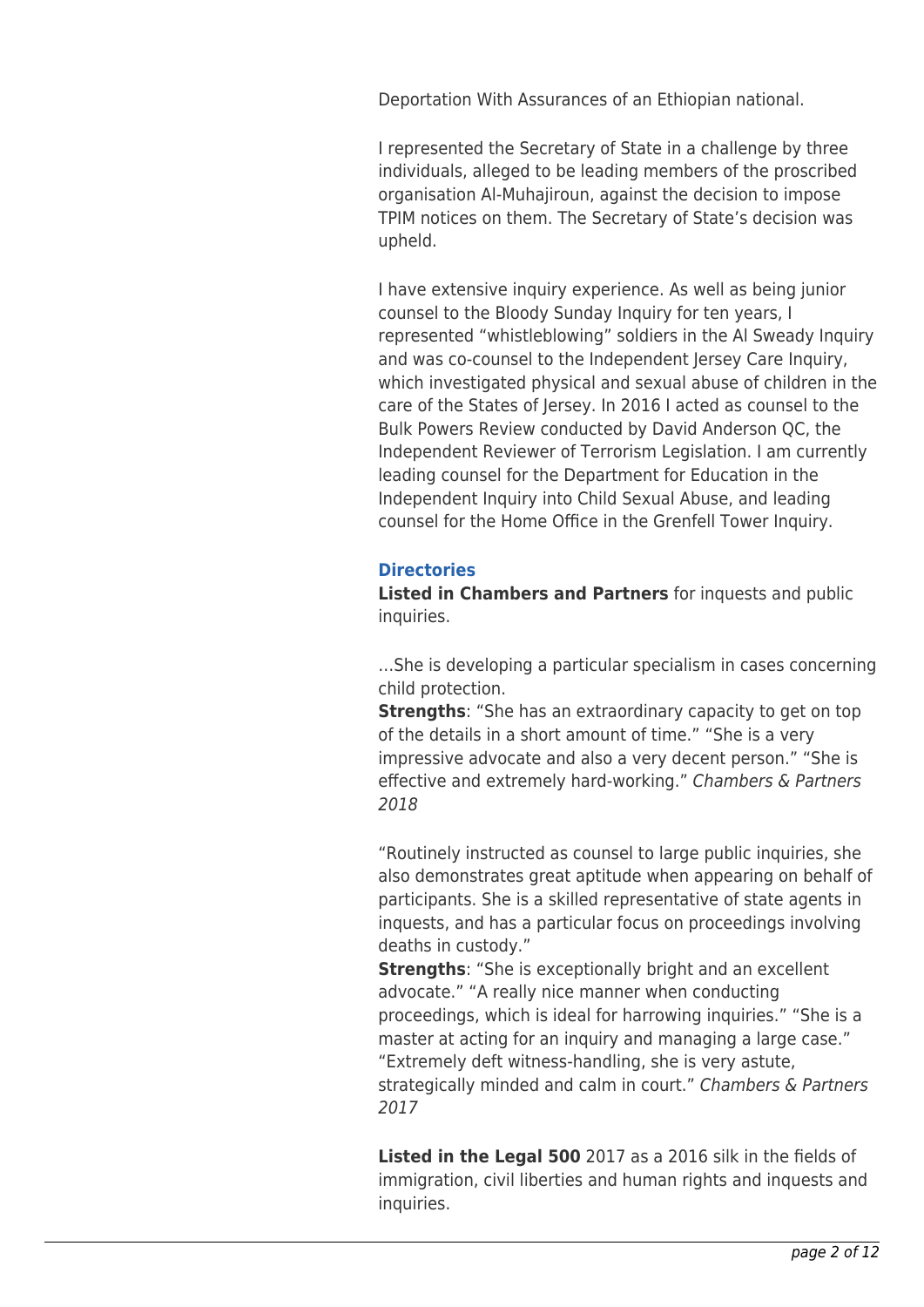**Listed in the Legal 500** from 2010 as a leading immigration junior and from 2011 as a leading civil liberties and human rights junior.

"Very impressive; she surely has a bright future as silk": Legal 500 2017 (civil liberties and human rights)

"Highly regarded": Legal 500 2017 (immigration)

"Noted for both public inquiries and inquests": Legal 500 2017 (inquests and inquiries)

"Able to draw on broad public law expertise": Legal 500 2016

"She has a buoyant immigration and police law practice": Legal 500 2016

"Well regarded for her work on Bloody Sunday": Legal 500 2007

"Extremely hard working and very able": Legal 500 2006

# **Memberships**

Constitutional and Administrative Law Bar Association Human Rights' Lawyers Association Professional Negligence Bar Association

## **Languages**

Working knowledge of French and Welsh

# **Cases**

**Secretary of State for the Home Department v QT [2019] EWHC 2583 (Admin)** 10.7.20

Barristers involved: Cathryn McGahey QC Nicholas Chapman A statutory review of the Home Secretary's decision to impose terrorism prevention and investigation measures (TPIM) on QT, a member of Al-Muhajiroun (also known as ALM).

Following a 4-day hearing, the High Court upheld the Secretary of State's decision in full. In doing so, it rejected QT's claim that he was not a member of Al-Muhajiroun, and held that there was a risk that QT would travel overseas to join IS if free to do so. It also rejected QT's case that his extremist rhetoric, which the court accepted was likely to radicalise vulnerable young people, was a manifestation of his freedom of religion and of expression and that the TPIM therefore breached his human rights.

The case was unusual in that the Home Secretary relied on evidence upon which QT had been tried and acquitted in the criminal courts. The court rejected QT's argument that this presented a legal barrier to the imposition of a TPIM.

Cathryn McGahey QC and Nicholas Chapman acted for the Secretary of State.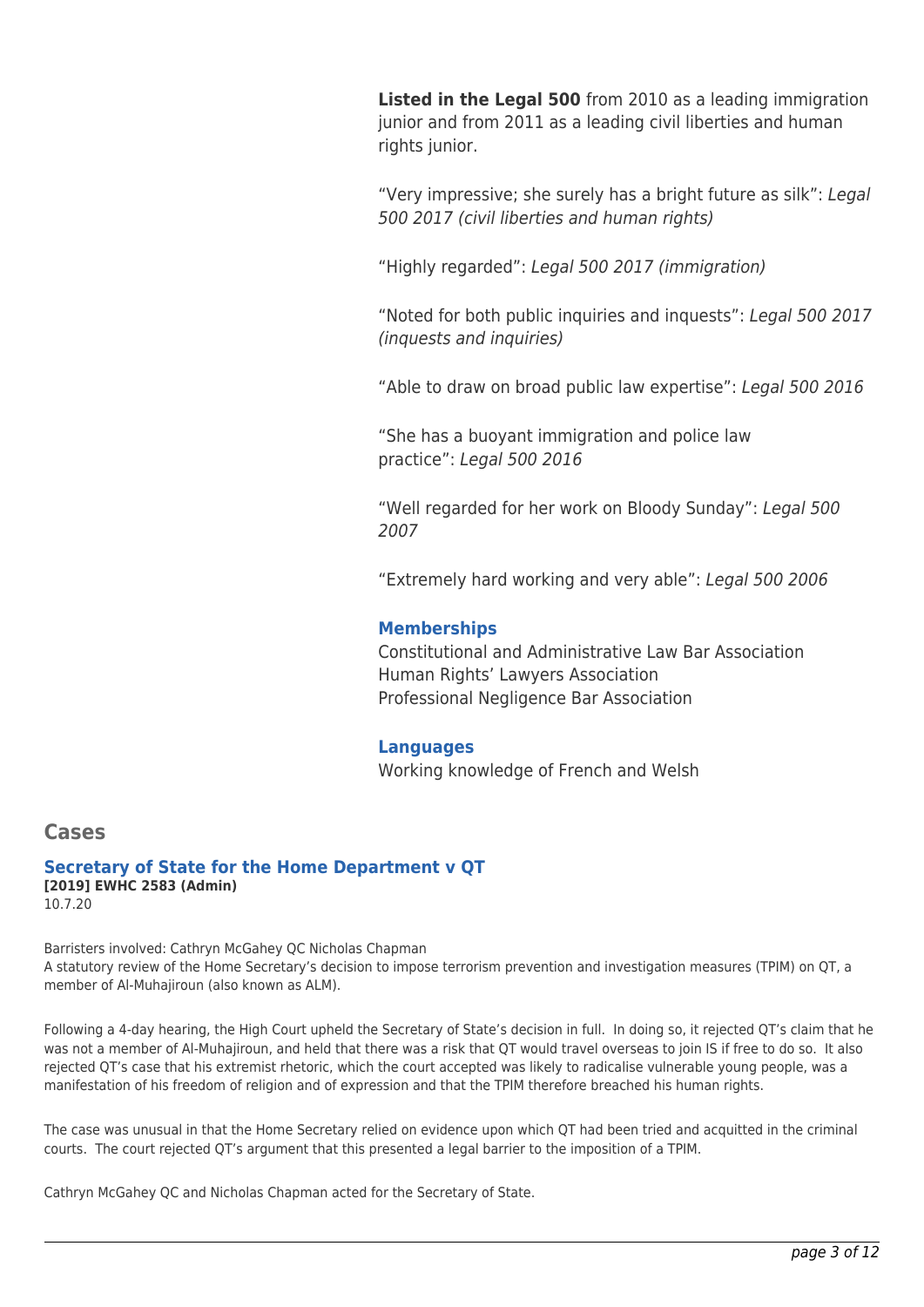# **BY v District Court in Paphos, Cyprus [2019] EWHC 2637 (Admin)**

10.10.2019

Barristers involved: Cathryn McGahey QC Benjamin Seifert

The Divisional Court (Rafferty LI and I) found that the father of five children, all of whom have significant medical problems should not face prosecution in Cyprus for a fraud which is said to have taken place in 2016.

Considering Article 8 of the European Convention on Human Rights the Court found that it was a "highly unusual case concerning the interests of five children with complex personal, emotional, behavioural and psychological needs." The Court added "it would be difficult to imagine a case involving children who are more vulnerable and needy."

#### **BS v Court of First Instance Brussels (Belgium) [2017] All ER (D) 172 (Mar)**

22.03.2017

Barristers involved: Cathryn McGahey QC Myles Grandison Led by Cathryn McGahey QC. The case dealt with whether a Requesting State had an ongoing duty to consider proportionality throughout the extradition process. After the handing down of judgment, the Judicial Authority withdrew the EAW.

# **Independent Inquiry into Child Sexual Abuse: Rochdale and Cyril Smith**

October 2017

Barristers involved: Cathryn McGahey QC Emily Wilsdon

Cathryn McGahey QC and Emily Wilsdon are representing the Department for Education in this public inquiry. In the Rochdale investigation, the Inquiry is analysing the response of those in authority to allegations of sexual abuse of children by Cyril Smith MP and others, and is investigating in particular allegations of abuse at Cambridge House Boys' Hostel and Knowl View School.

# **Independent Jersey Care Inquiry**

03.07.17

#### Barristers involved: Cathryn McGahey QC

Cathryn McGahey QC was co-counsel to this public inquiry, which investigated allegations that children in care had been physically and sexually abused over many years, and that their suffering had been covered up. The Inquiry Panel published its report on 3 July 2017. It found that there had been extensive abuse, that the authorities had failed to respond or investigate properly, and that children in care in Jersey might still be at risk.

# **Rotherham Metropolitan Borough Council v M and Others [2016] EWHC 2660 (Fam)**

03.07.17

Barristers involved: Cathryn McGahey QC

Cathryn McGahey QC represented South Yorkshire Police. The judge was required to decide whether lifelong anonymity should be granted to four men who in the past had been (but were no longer) alleged to have been involved in sexual exploitation of a minor.

The minor had been made a ward of court; the question was whether anonymity of the men should continue following discharge of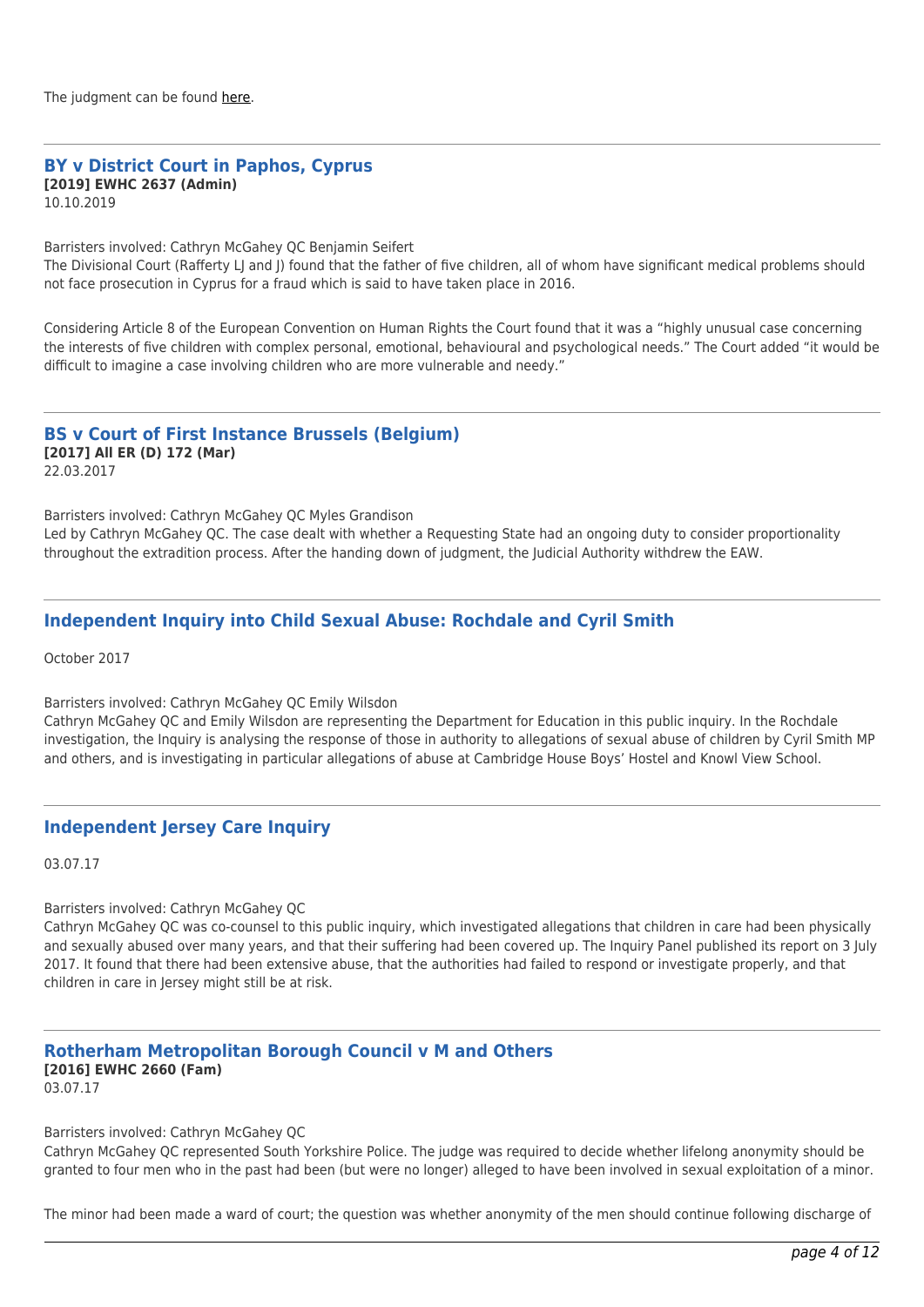the wardship. The police and local authority contended that it should. The Times opposed the application. Lifelong anonymity was granted.

# **Secretary of State for the Home Department v LG, IM and JM [2017] EWHC 1529 (Admin)**

30.06.17

Barristers involved: Cathryn McGahey QC

The Secretary of State had imposed TPIM notices on the three Respondents, alleging that they were senior leaders in the UK of the proscribed Islamist extremist group Al-Muhajiroun. The Court rejected the arguments of two of the Respondents that ALM no longer existed, and rejected the case of the third Respondent that he was no longer associated with it. The TPIM notices were all upheld. Cathryn McGahey QC represented the Secretary of State.

# **Shabir Ahmed and Others v Secretary of State for the Home Department [2017] UKUT 118**

10.02.17

#### Barristers involved: Cathryn McGahey QC

Cathryn McGahey QC represented the Secretary of State in this appeal, in which three members of the Rochdale paedophile ring challenged the Secretary of State's decision to deprive them of their British citizenship. Their appeals were dismissed. The President of the Upper Tribunal gave guidance on the relevance in deprivation decisions of the prospect that the individual would ultimately be removed from the UK. The case is going to the Court of Appeal.

#### **Bulk Powers Review**

2016

#### Barristers involved: Cathryn McGahey QC

Cathryn McGahey QC acted as counsel to this review, which was conducted by David Anderson QC, the Independent Reviewer of Terrorism Legislation. The review investigated the usefulness of some of the powers which the security and intelligence agencies would have, under the Investigatory Powers Bill, to use bulk forms of information in their counter-terrorism work. The review concluded that bulk powers were of substantial utility, and that their use in the past had saved lives.

## **The Independent Inquiry into Child Sexual Abuse**

03/03/2016

Barristers involved: Andrew O'Connor QC Cathryn McGahey QC Andrew O'Connor QC is instructed by the Inquiry to act in the investigation into child sex abuse in Westminster. Cathryn McGahey QC is Leading Counsel for The Department for Education

#### **R (Detention Action) v Lord Chancellor [2015] EWHC (Admin) 1689** 2015

Barristers involved: Cathryn McGahey QC

A campaign group, Detention Action, challenged the lawfulness of the secondary legislation governing the appellate procedure under the Detained Fast Track scheme. Cathryn McGahey represented the Secretary of State for the Home Department, an interested party.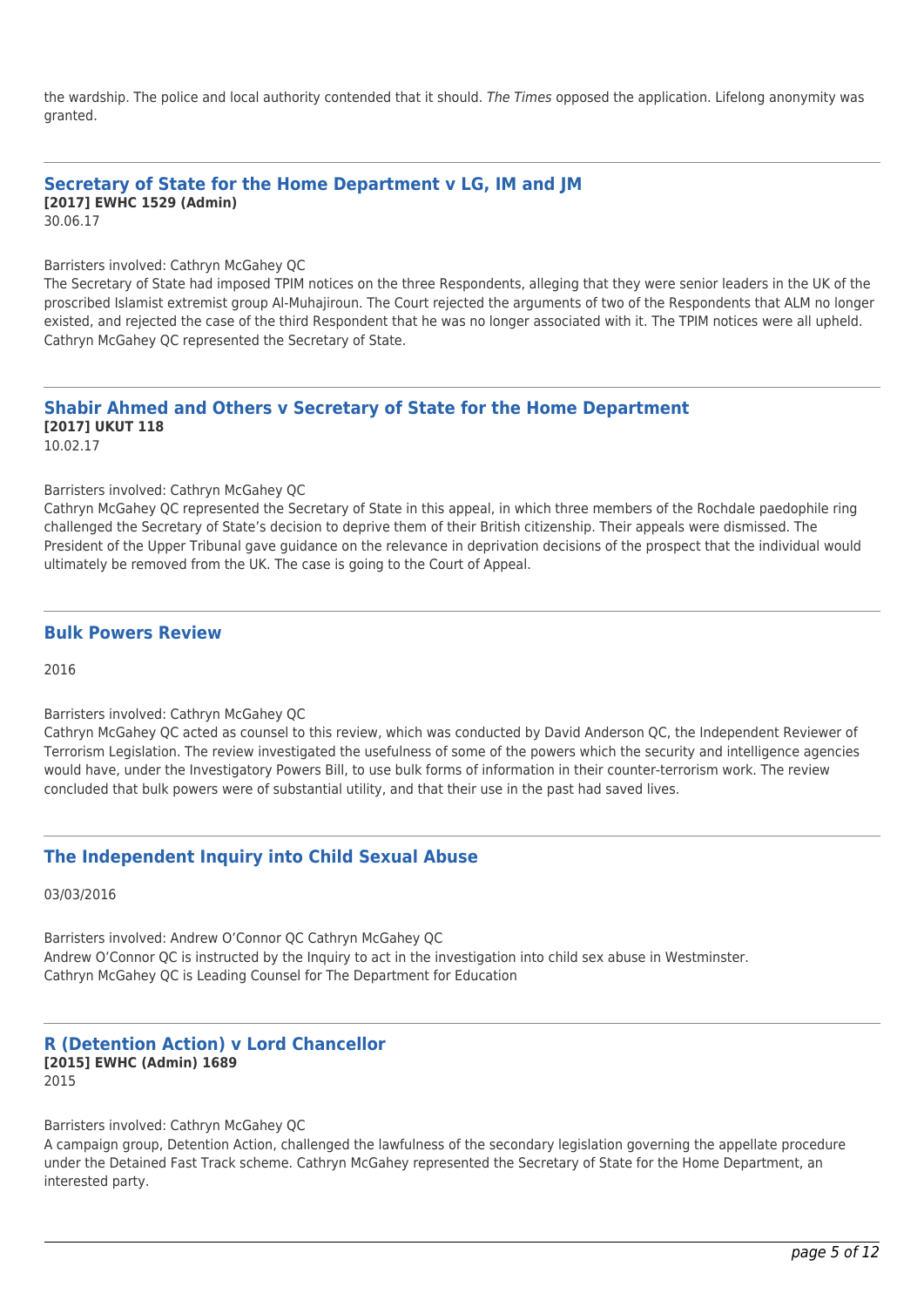#### **R (IS) v Director of Legal Aid Casework and Lord Chancellor [2015] EWHC 1965 (Admin), [2016] EWCA Civ 464** 2015

Barristers involved: Cathryn McGahey QC

This case involved a challenge to the lawfulness of the LASPO Exceptional Case Funding scheme. Cathryn McGahey acted as first junior counsel for the Defendants at first instance, and as second leading counsel in the Court of Appeal. The Court of Appeal, reversing Collins J, upheld the lawfulness of the scheme.

#### **R (O'Toole and Others) v HMRC**

**[2016: Judgment given but subject to reporting restrictions]** 2015 – 2016

Barristers involved: Cathryn McGahey QC In this Divisional Court case the Claimants challenged, unsuccessfully, the lawfulness of search warrants obtained by HMRC. Cathryn McGahey represented HMRC.

## **Inquest into the death of Imran Douglas [2015]**

2015

Barristers involved: Cathryn McGahey QC

The inquest investigated the self-inflicted death of the first 18 year old to be sent to HMP Belmarsh. He was sent there after being sentenced to a minimum of 18 years' imprisonment for murder, and was found hanging five days later. Cathryn McGahey represented the Youth Justice Board.

#### **R (BK and RH) v Secretary of State for Justice [2015] EWCA Civ 1259** 2015

Barristers involved: Cathryn McGahey QC The appellants challenged, unsuccessfully, the lawfulness of the SSJ's policy on the strip-searching of women prisoners. Cathryn McGahey represented the SSJ.

## **Inquest into the death of Ryan Clark**

2013-2014

Barristers involved: Cathryn McGahey QC The Inquest investigated the death by hanging of 17 year old Ryan Clark at HMY0I Wetherby. Cathryn McGahey represented The Youth Justice Board.

#### **Inquest into the death of Alex Kelly [2014]** 2014

Barristers involved: Cathryn McGahey QC The inquest investigated the self-inflicted death at HMYOI Cookham Wood of 15 year old Alex Kelly. Cathryn McGahey represented the Ministry of Justice.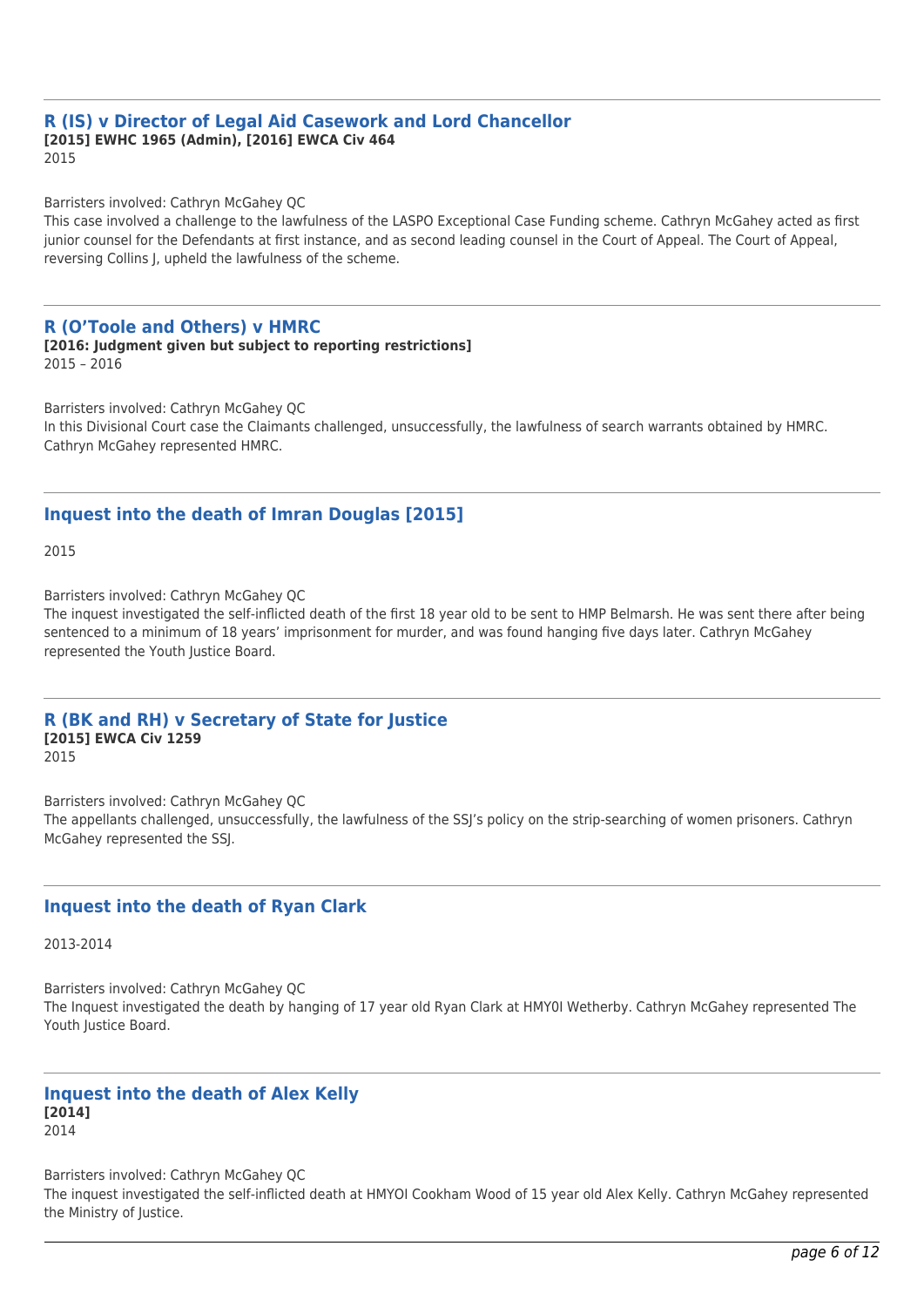#### **Lakanal House Fire Inquest**

14.01.13 – 28.03.13

Barristers involved: Cathryn McGahey QC Fiona Canby

Fire at high rise block of flats in Camberwell caused the deaths of six people. Building Regulations in relation to fire safety and high rise structures were explored. The Inquest was heard at Inner South London Coroners Court – HHJ Frances Kirkham. Cathryn McGahey represented The Department for Communities and Local Government, and The Chief Fire Officer. Fiona Canby was instructed by SGH Martineau. January – March 2013. The Inquest took place from January to March 2013.

**R (Gurung) v Secretary of State for the Home Department [2013] EWCA Civ 8** 2013

Barristers involved: Cathryn McGahey QC

The Appellants challenged, unsuccessfully, the lawfulness of the SSHD's policy on the rights of the adult dependants of Gurkhas to settle in the UK. Cathryn McGahey represented the SSHD.

#### **R (WGGS) v Secretary of State for the Home Department [2013] EWCA Civ 177** 2013

Barristers involved: Cathryn McGahey QC

The Claimant college challenged, unsuccessfully, the lawfulness of the SSHD's policy on the standards that colleges had to meet in order to be granted Highly Trusted Sponsor status. Cathryn McGahey represented the SSHD.

#### **R (Detention Action) v Secretary of State for the Home Department [2014] EWHC 2245 (Admin), [2014] EWCA Civ 1270, [2014] EWCA Civ 1634** 2013 – 2014

Barristers involved: Cathryn McGahey QC

Detention Action challenged the lawfulness of the SSHD's Detained Fast Track policy and practice. The Administrative Court found the practice to be unlawful in one respect, but permitted the DFT scheme to continue. The Court of Appeal upheld the judge's decision. A differently constituted Court of Appeal held the appeal element of DFT to be unlawful.

# **R (Secretary of State for Justice) v HM Coroner for the Eastern District of West Yorkshire [2012] EWHC 1634 (Admin)**

2012

Barristers involved: Cathryn McGahey QC

Cathryn McGahey represented the SSJ in a successful challenge to the Coroner's decision to leave a verdict of unlawful killing to the jury, in circumstances in which a prisoner had taken his own life. This case remains the leading case on the issue of the test that a coroner should apply when deciding which conclusions to leave to a jury.

## **R (West London Vocational Training College) v SSHD**

**[2013] UKSC 51, [2013] EWHC 31 (Admin)**

2012 – 2013

Barristers involved: Cathryn McGahey QC The Claimant, a college teaching overseas students, challenged the lawfulness of the SSHD's policy on the standards that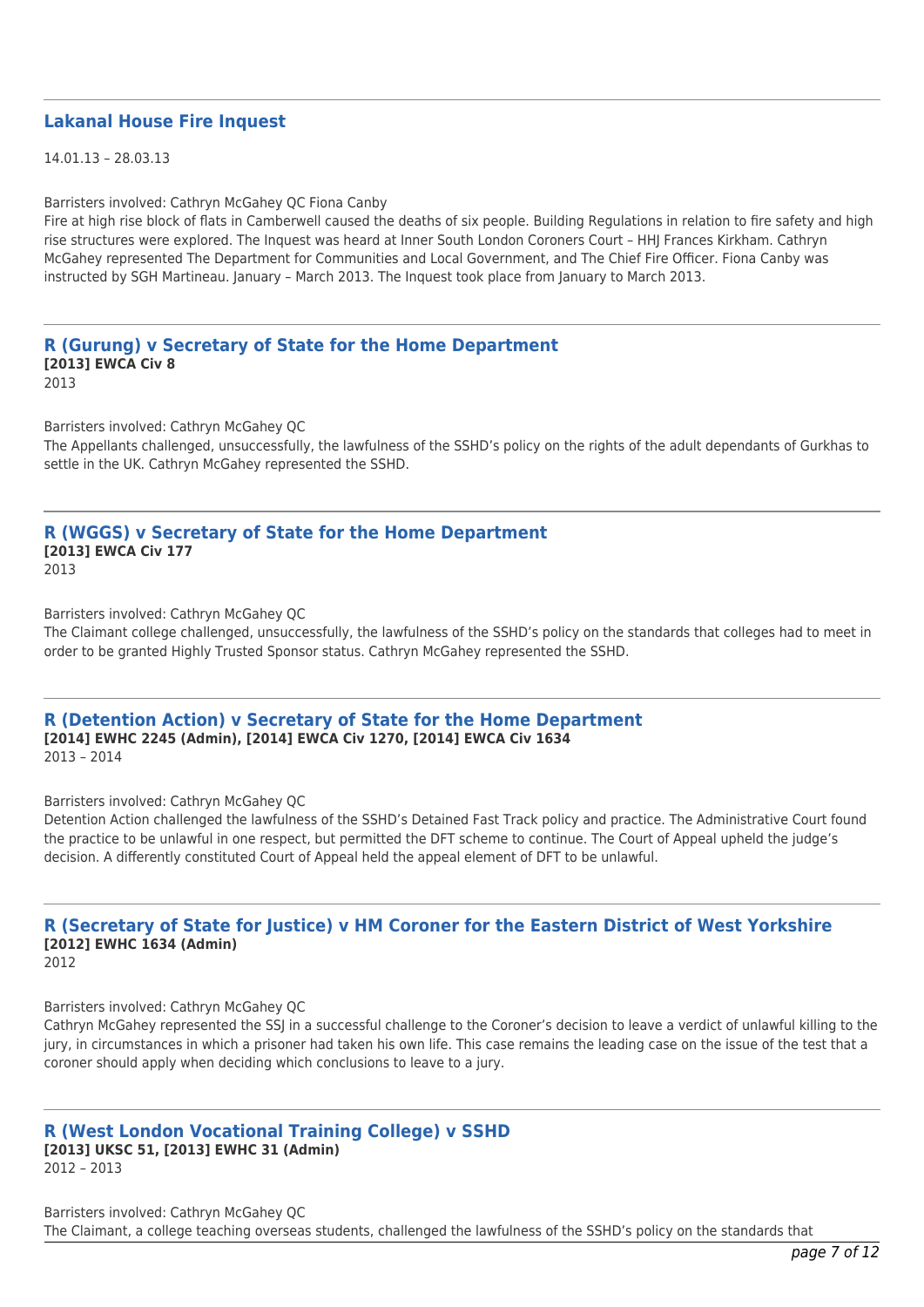applicants for Highly Trusted Sponsor status had to meet. The College needed such status in order to be permitted to bring foreign students to the UK. The Claimants were unsuccessful, both at first instance and on a "leapfrog" appeal to the Supreme Court. Cathryn McGahey represented the SSHD at first instance and then as junior counsel in the Supreme Court.

## **Al Sweady Inquiry**

2012 – 2014

Barristers involved: Cathryn McGahey QC

The Inquiry investigated allegations that British soldiers in Iraq had murdered certain Iraqi detainees, and physically abused others. Cathryn McGahey represented a number of whistleblowing soldiers.

#### **The Leveson Inquiry**

2011-2012

Barristers involved: David Barr QC Cathryn McGahey QC Louise Jones William Irwin Emily Wilsdon This was a major statutory public inquiry into the culture, practices and ethics of the press. David Barr served throughout as first junior counsel to the Inquiry. Cathryn McGahey appeared as junior counsel for the Chairman of the Inquiry during related judicial review proceedings. Louise Jones acted for the core participant victims in the judicial review proceedings. William Irwin acted throughout providing legal assistance to Counsel to the Inquiry. Emily Wilsdon assisted in the preparation of the report.

# **Bloody Sunday Inquiry**

2000-2010

Barristers involved: Cathryn McGahey QC The Inquiry investigated the shooting in 1972 by British soldiers of demonstrators in Londonderry. Cathryn McGahey was second junior counsel to the inquiry from 2000 to 2010.

## **News**

## **Second pre-inquest review in the inquest into the death of Dawn Sturgess.** 22/09/2021

Barristers involved: Andrew O'Connor QC Cathryn McGahey QC Émilie Pottle Richard Boyle Andrew O'Connor QC and Emilie Pottle have been appointed as Counsel to the Inquest; Cathryn McGahey QC and Richard Boyle are instructed by the Home Secretary. At the hearing, Baroness Hallett made a formal request to the Home Secretary to convert the inquest into a statutory public inquiry, to enable her to include in her investigation sensitive material held by the government. The next preliminary hearing will take place in December.

You can view the publication at<https://www.bbc.co.uk/news/uk-58652754>

#### **Inquest in to the Death of Dawn Sturgess** 31/03/2021

Barristers involved: Andrew O'Connor QC Cathryn McGahey QC Lady Hallett has been appointed as Coroner to conduct the inquest. Andrew O'Connor QC is Counsel to the Inquest and Cathryn McGahey QC is acting for the Home Secretary.

You can view the publication at<https://www.bbc.co.uk/news/uk-england-wiltshire-56575091>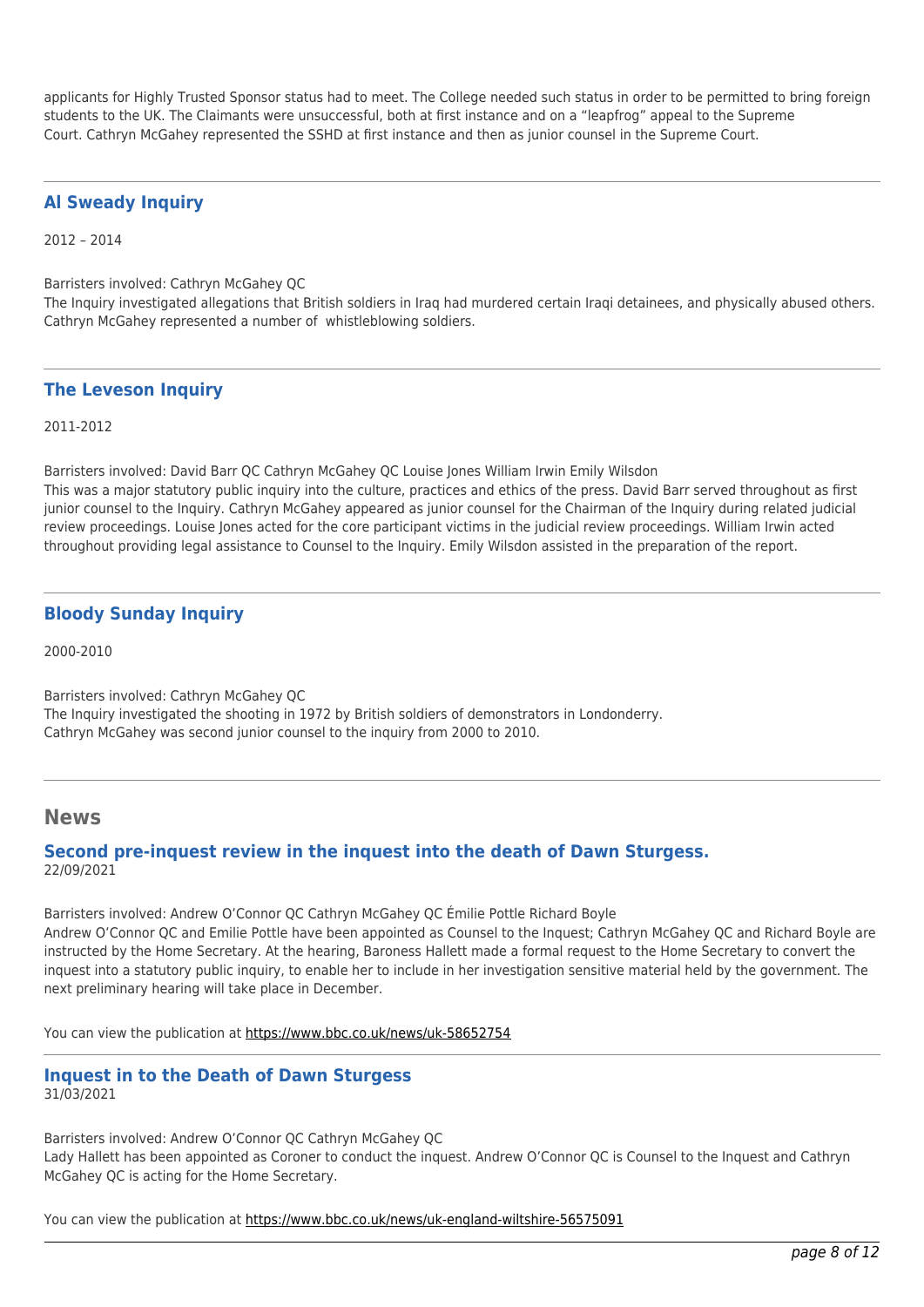#### **Salisbury Novichok attack: Temple Garden Chambers involved in judicial review** 16/07/2020

Barristers involved: Cathryn McGahey QC Nicholas Moss QC Cathryn McGahey QC led by Sir James Eadie QC represented the Home Secretary.

Nicholas Moss represented the Coroner.

Judgment has been reserved.

#### **High Court upholds TPIM on Al-Muhajiroun member** 10/07/2020

Barristers involved: Cathryn McGahey QC Nicholas Chapman Following a four-day hearing, the High Court has now published its public judgment upholding the Home Secretary's decision to impose specified anti-terrorism measures on QT.

In doing so, the court (Supperstone J) rejected QT's claim that he was not a member of Al-Muhajiroun (also known as ALM), and held that there was a risk that QT would travel overseas to join IS if free to do so. It also rejected QT's case that his extremist rhetoric, which the court accepted was likely to radicalise vulnerable young people, was a manifestation of his freedom of religion and of expression and that the TPIM therefore breached his human rights.

The case was unusual in that the Home Secretary relied on evidence upon which QT had been tried and acquitted in the criminal courts. The court rejected QT's argument that this presented a legal barrier to the imposition of a TPIM.

The judgment can be found [here](http://tgchambers.com/wp-content/uploads/2020/07/20200710-QT-OPEN-judgment-redacted-for-publication.pdf).

## **Cathryn McGahey QC and Benjamin Seifert successful in extradition appeal** 11/10/2019

Barristers involved: Cathryn McGahey QC Benjamin Seifert

Considering Article 8 of the European Convention on Human Rights the Court found that it was a "highly unusual case concerning the interests of five children with complex personal, emotional, behavioural and psychological needs." The Court added "it would be difficult to imagine a case involving children who are more vulnerable and needy."

The judgment can be viewed [here.](http://tgchambers.com/wp-content/uploads/2019/10/BY-v-CPS5.pdf)

# **3 Members of Chambers appear at preliminary hearing held by IICSA** 25/09/2019

Barristers involved: Andrew O'Connor QC Cathryn McGahey QC Sian Reeves Three members of Temple Garden Chambers appeared at the preliminary hearing: Andrew O'Connor QC appeared as Counsel to the Inquiry; Cathryn McGahey QC represented the Secretary of State for Education; and Sian Reeves represented the Home Office.

You can view the publication at

<https://www.iicsa.org.uk/key-documents/14241/view/preliminary-hearing-transcript-24-september-2019.pdf>

**UK government pays £1m to Cyprus 'torture victims'** 24/01/2019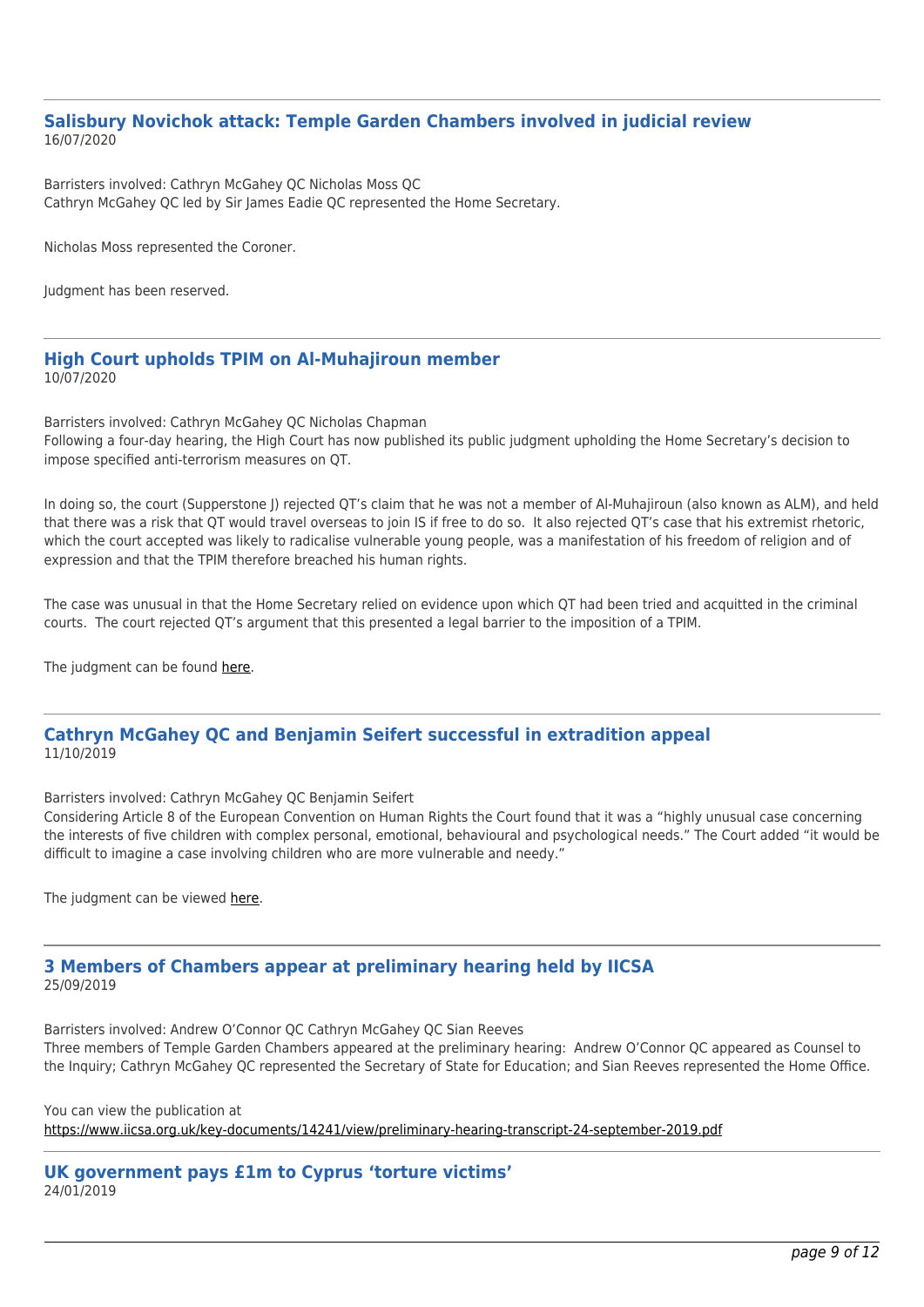Barristers involved: Andrew O'Connor QC Cathryn McGahey QC

The claims have now been settled, without admission of liability, for a sum of £1million, with costs to be assessed.

You can view the publication at<https://www.bbc.co.uk/news/uk-46978271>

#### **Cathryn McGahey QC is representing Geronimo the alpaca** 22/11/2018

Barristers involved: Cathryn McGahey QC

In judicial review proceedings, the owner is challenging the reliability of the TB tests, asserting that the practice of injecting an alpaca with tuberculin before testing for the disease has led to false positive results. Lang J has recently granted the owner permission to proceed with judicial review against the Secretary of State.

You can view the publication at<https://www.bbc.co.uk/news/uk-england-bristol-46253798>

**Manchester Bombing Inquests** 18/10/2018

Barristers involved: Andrew O'Connor QC Cathryn McGahey QC Andrew O'Connor QC has been instructed to act for the SMG Europe Ltd, which operates the Arena, at the inquests. Cathy McGahey QC is acting for the Home Secretary and Louis Browne QC is acting for the University of Salford.

#### **Rochdale Paedophile Gang** 13/08/2018

Barristers involved: Cathryn McGahey QC

The Court of Appeal dismissed the appeal, ruling that the First-tier Tribunal and Upper Tribunal had been entitled to conclude that the three had been involved in serious organised crime and that deprivation of their citizenship was conducive to the public good. The Court also held that the lower tribunals were entitled to find that the Appellants were likely to be deported as a result of losing their citizenship.

## **Court of Appeal dismisses Claimants' appeal against dismissal of their battery claims** 20/11/2017

Barristers involved: Cathryn McGahey QC Sian Reeves

On 15 February 2010, Immigration Officers attended the home of the Claimants to transfer them to a detention centre pending their imminent removal from the UK pursuant to removal directions. Whilst the Claimants accepted that the attempted removal from their home was lawful, they alleged that excessive and unlawful force was used against them by the Immigration Officers. The Claimants claimed damages for personal injuries and loss consequent upon the alleged battery.

The Claimants' claims were dismissed by the trial judge following a 4.5 day trial. The trial judge held that the force used by the Immigration Officers to compel the First Claimant to release the Second Claimant was no greater than reasonably necessary to protect the Second Claimant from actual and impending harm, and that the Immigration Officers had a genuine and reasonable belief that the force used was necessary to protect the Second Claimant.

The Court of Appeal rejected the entirety of the Claimants' grounds of appeal. The Court of Appeal held that the findings made by the trial judge were open to him on the evidence.

A fundamental premise of the Claimants' appeal was that the factual findings of the trial judge had wider significance in relation to the proper approach of the courts to the protection of the best interests of children in the context of family removals. Having found that the trial judge was entitled to find that the Immigration Officers genuinely and reasonably believed that it was necessary to take the action which they did, and that such action was in those circumstances reasonable, the Court of Appeal held (per Bean LJ at para. 31) that: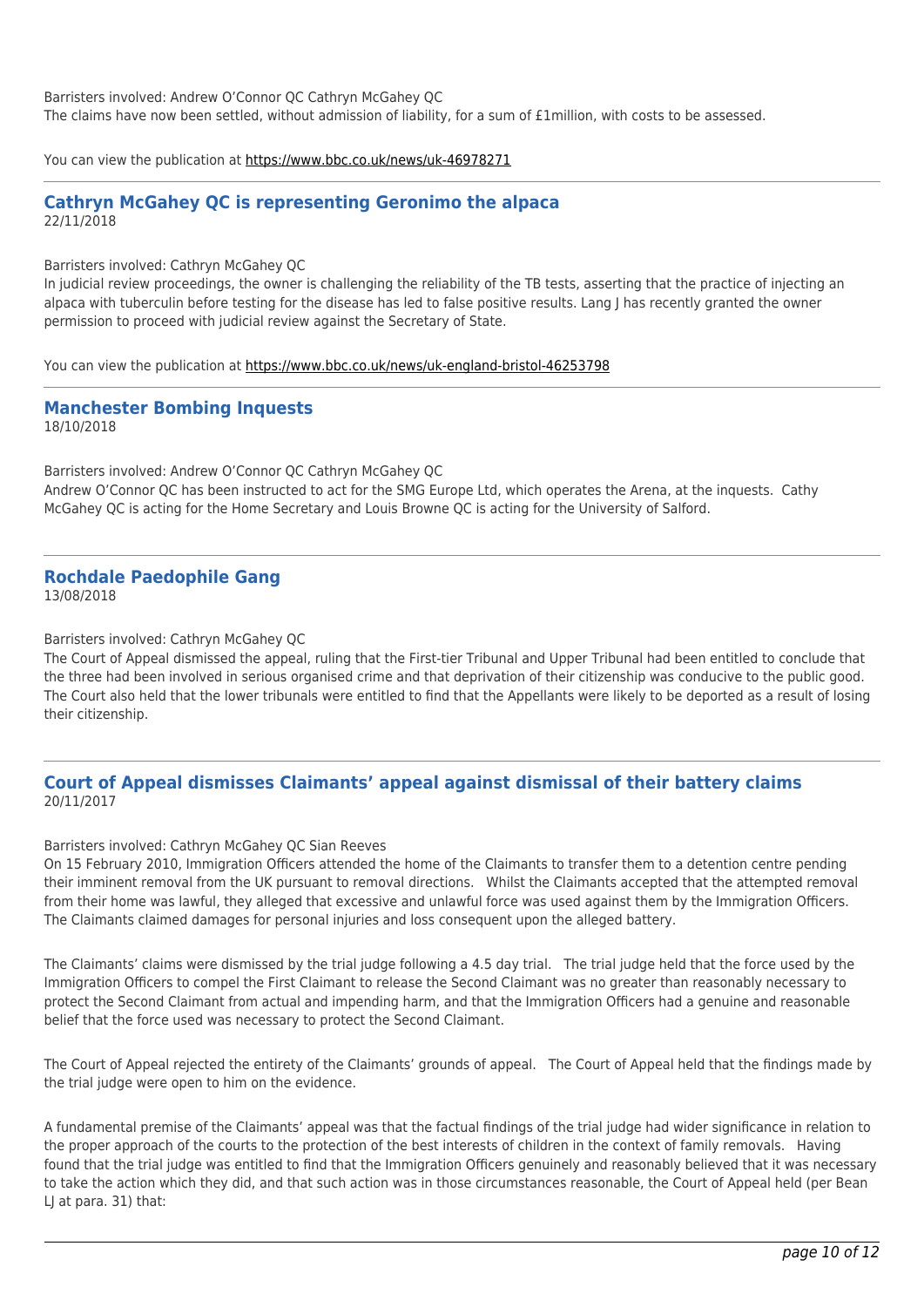"This is not, therefore, a suitable case in which to pronounce on what level of force would be appropriate in order to separate an adult from a child, where there is no perceived risk of imminent harm to the child, simply in order to facilitate a removal".

Cathryn McGahey QC and Sian Reeves were instructed by Helen John of the Government Legal Department.

[Judgment](http://www.bailii.org/ew/cases/EWCA/Civ/2017/1748.html) was handed down on 17 November 2017.

#### **IICSA commences hearings into Rochdale abuse allegations** 17/10/2017

Barristers involved: Cathryn McGahey QC Emily Wilsdon

Cathryn McGahey QC and Emily Wilsdon are representing the Department for Education before the Independent Inquiry into Child Sexual Abuse. The Inquiry is currently hearing evidence of alleged abuse by Cyril Smith MP and others associated with Cambridge House Boys' Hostel and Knowl View School.

#### **Independent Jersey Care Inquiry publishes report** 03/07/2017

Barristers involved: Cathryn McGahey QC

The Panel concluded that there had been widespread abuse over many years, that it had not been properly investigated and that children in care on the island might still be at risk. Cathryn McGahey QC was co-counsel to the Inquiry.

You can view the publication at http://www.jerseycareinguiry.org/Pages/Final-Report.aspx

#### **High Court upholds TPIMs on three ALM members** 30/06/2017

Barristers involved: Cathryn McGahey QC

The Court rejected the argument of two of the Respondents that ALM no longer existed, and the contention of the third that he was no longer associated with ALM. Cathryn McGahey QC represented the Secretary of State.

You can view the publication at [http://www.bailii.org/cgi-bin/format.cgi?doc=/ew/cases/EWHC/Admin/2017/1529.html&query=\(mcgahey\)](http://www.bailii.org/cgi-bin/format.cgi?doc=/ew/cases/EWHC/Admin/2017/1529.html&query=(mcgahey))

#### **Claimant challenges the lawfulness of the Legal Aid Exceptional Case Funding scheme** 23/05/2016

Barristers involved: Cathryn McGahey QC The Court of Appeal, reversing Collins J, expressed concerns about the operation of the scheme but held that it was a lawful one.

Lawtel [2016] [EWCA Civ 464](http://tgchambers.com/wp-content/uploads/2016/05/CASE-HISTORY-Court-of-Appeal-Civil-Division.pdf)

#### **Preliminary hearing in Independent Inquiry into Child Sexual Abuse** 09/03/2016

Barristers involved: Andrew O'Connor QC Cathryn McGahey QC Fiona Canby

Cathryn McGahey QC and Fiona Canby appeared in the first preliminary hearing held by the Independent Inquiry into Child Sexual Abuse (IICSA) on allegations of child sexual abuse involving Lord Greville Janner. The hearing took place at the RCJ. Hon Dame Lowell Goddard, Chair of the IICSA gave directions. A further preliminary hearing will be held before the summer recess. It is anticipated that the public hearing will run for eight weeks between September 2016 and March 2017. More details can be found at